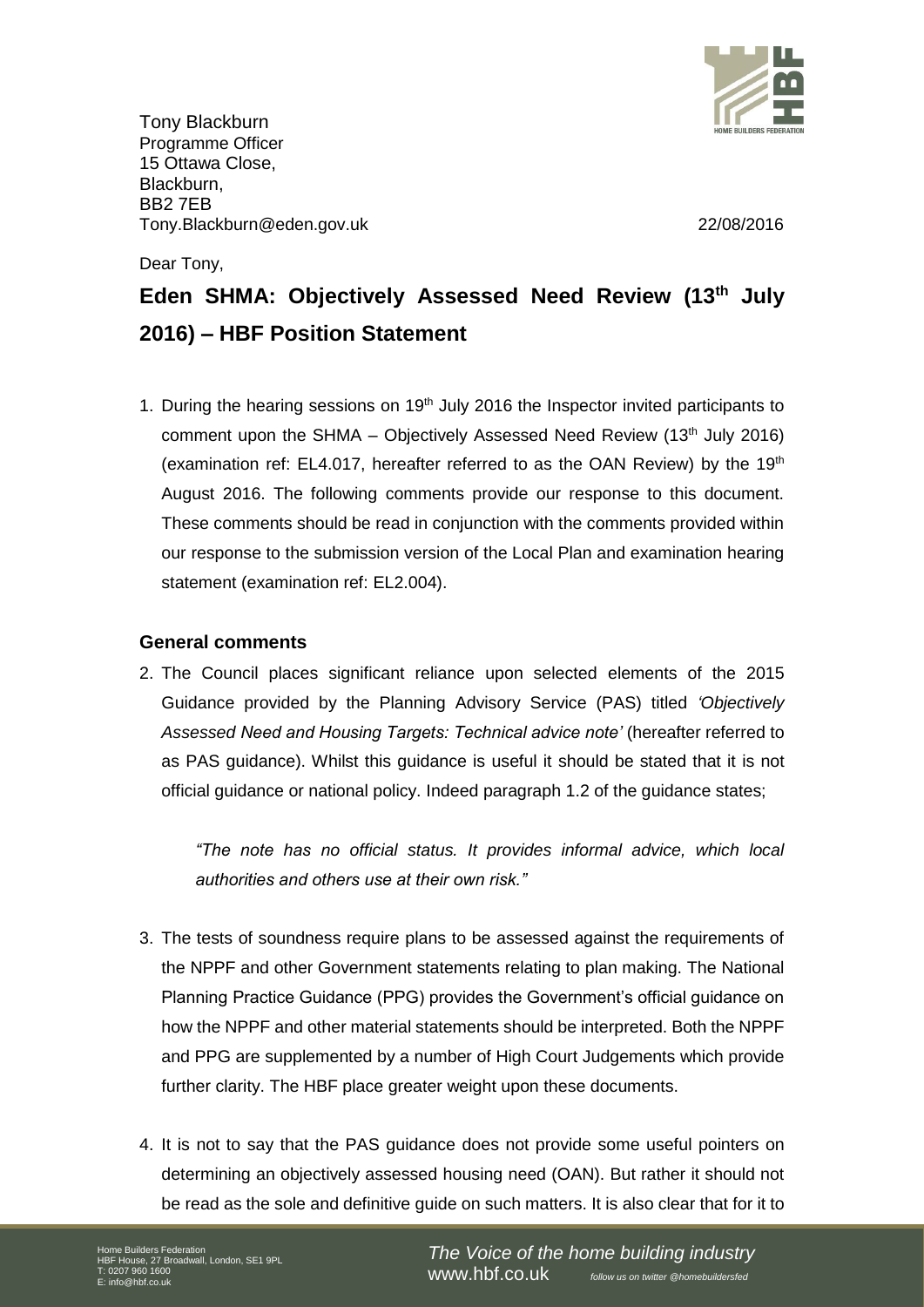be useful the PAS guidance should be read in its entirety rather than specific weight being provided to certain elements whilst other aspects are ignored.

## **Assessment of Barton Willmore's calculation of OAN**

5. The HBF recognises the methodology utilised by Barton Willmore and supports its conclusions upon need. It is noted that the methodology has been used to successfully identify the OAN at other Local Plan Examinations. The key elements of disagreement between the Barton Willmore study and that of the Council primarily relate to household formation rates, migration, economic signals and market signals. In addition to the household projections each of these are taken in turn below.

# **Household projections**

- 6. This is a point of general agreement between the two OAN calculations. Whilst now superseded by the 2014 based household projections, both the Council and Barton Willmore utilise the 2012 based household projections. This is correct, as these were the most up to date projections at the time of the analysis. Barton Willmore then uplift this figure by 9.54% to take account of empty / second homes. This is slightly higher than the Council's assessment but we consider this more robust as it is based upon more recent information (paragraph 2.7, EL4.017). The difference between the two is slight, just 2dpa.
- 7. The 2014 household projections are lower than their 2012 counterparts, identifying a starting position of 88dpa (2014 to 2032). This is likely to be due to the continued suppression of both household formation rates and migration within the area and is a consequence of poor supply and continued influence of the recession in the years preceding 2014. Whilst the figure is lower this does not automatically mean that a lower overall OAN is also required. This is because the Council would need to take account of the factors discussed in the remainder of this response. The PPG is also clear that OAN assessments are not automatically rendered out of date upon the publication of new household projections (PPG ID 2a-016).

#### **Household formation rates**

8. The Council applies a 10% uplift to the demographic starting point to address market signals. Appendix 1 of the OAN Review document suggests that this uplift is applied to account for falling levels of in migration, increase in overcrowded households, falling completion rates during recession and Eden's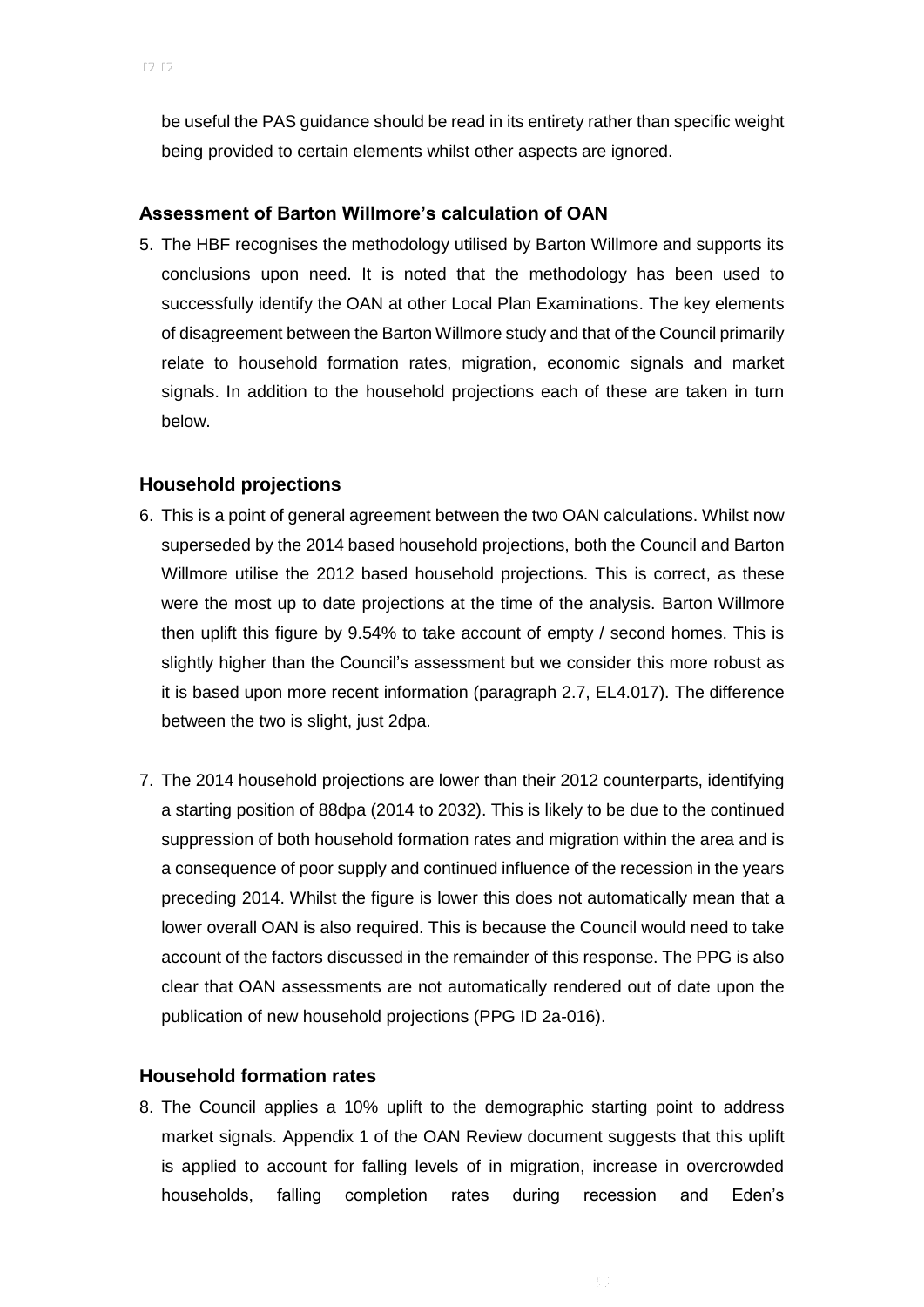underperformance on housing completions when compared nationally. However paragraphs 3.11 and 3.12 appear to suggest that this 10% uplift is also provided to take account of supressed household formation rates. This is considered an incorrect approach and a misinterpretation of the PAS guidance.

- 9. The 10% uplift referred too within the PAS guidance relates to the report of the Eastleigh Inspector who recommended non-adoption of the plan (footnote 34 PAS Guidance). The 10% uplift whilst suggested by the Inspector was not specifically tested (paragraph 41, Eastleigh Inspector's report February 2015) and as such cannot be relied upon to provide any certainty in the case of Eastleigh, never mind Eden. It is also clear that this uplift refers directly to the market signals identified by the PPG (ID 2a-019) and not the demographic starting point. The 10% was not a response to suppressed household formation rates or migration trends which are discussed separately within the Inspector's report. Furthermore the PAS guidance also draws a distinction between market signals and household formation rates, being within totally different chapters.
- 10. It is also notable that the PPG provides a distinction between adjustments for household formation rates from any market signals uplift. The PPG question *'What is the starting point to establish the need for housing?*' (ID 2a-015) is clear that the household projections plus such adjustments for issues such as household formation and the effects of under-delivery on migration represent the demographic starting point. A market signals uplift is clearly made after this starting point. The PPG clearly separates the two issues and states;

"The housing need number suggested by household projections (the starting point) should be adjusted to reflect appropriate market signals,..." (PPG ID 2a-019)

- 11. This stance is also agreed by the Local Plan Expert Group (LPEG). In its recommendations to Government, for a standard methodology for OAN, it notes that adjustments to household formation rates in younger age groups and for worsening market signals are separate and both are required (Flowchart Steps A & B in Appendix 6).
- 12. Barton Willmore's approach is to consider improvements to the household formation rates identified within the 2012 SNHP separately to market signals. Due to the reasons provided above and below this is considered appropriate.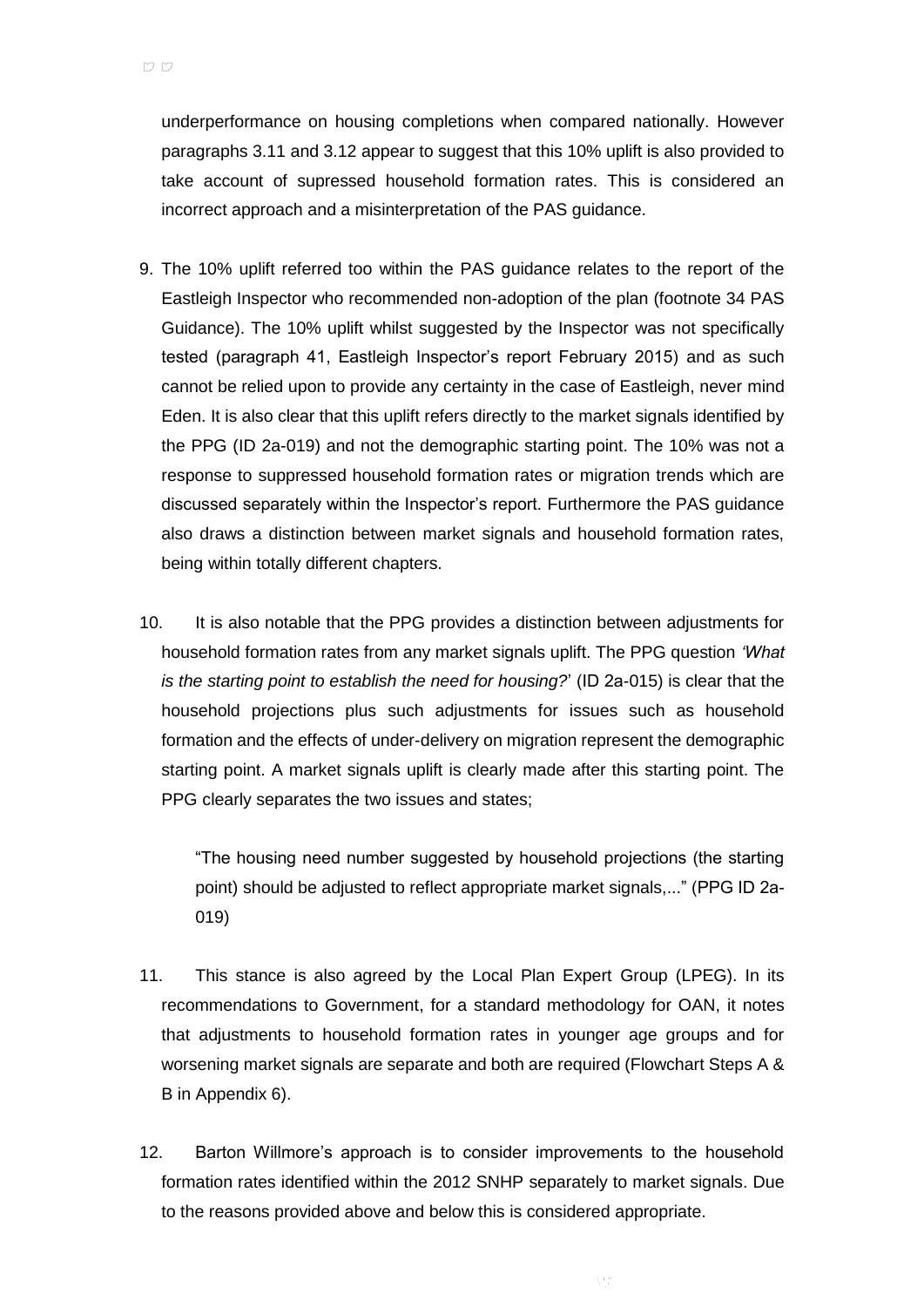- 13. The household projections draw upon long term trends since 1971. However, the methodology applied by DCLG means there is a greater reliance upon trends experienced over the last 5 years than to those experienced over the longer term. The implication of this bias is that the 2012 and 2014 household projections continue to be affected by the recently observed suppression of household formation rates. This suppression is associated with the impacts of the economic downturn, constrained mortgage finance, past housing undersupply and the preceding period of increasing unaffordability. Younger households were particularly affected by these past trends and evidence shows that household formation rates for these groups are likely to recover as the economy improves (Town & Country Planning Tomorrow Series Paper 16, "New estimates of housing demand and need in England, 2001 to 2031" by Alan Holman). Furthermore the PPG is clear that the household projections do not take account of policy interventions by Government (PPG ID 2a-015). Given that the Government is actively trying to boost home ownership, particularly amongst younger age groups through initiatives such as *'Help to Buy'* and *'Starter Homes'* it is likely that household formation rates will increase in the future.
- 14. Analysis of household formation rates in Eden identify that the 2014 SNHP project lower rates than their 2012 counterparts. Given that it has been widely acknowledged the 2012 SNHP suppress household formation, particularly amongst younger age groups, a further adjustment to the 2014 projections is considered justified.
- 15. Therefore the adjustment to household formation rates in younger age groups, as applied by Barton Willmore is considered appropriate and any market signals uplift should be applied later in the calculation as suggested by the Inspector.

#### **Migration**

- 16. The Council's adjustment for migration suppression is included within its 10% 'market signals' uplift (appendix 1 OAN Review). As stated above this is inappropriate.
- 17. The Barton Willmore study applies a 10 year migration trend. In the case of Eden, which has seen significant fluctuations within migration, this is considered a more robust approach. Furthermore the Council themselves notes that migration is the main factor driving Eden's projections and the fall is the main contributing factor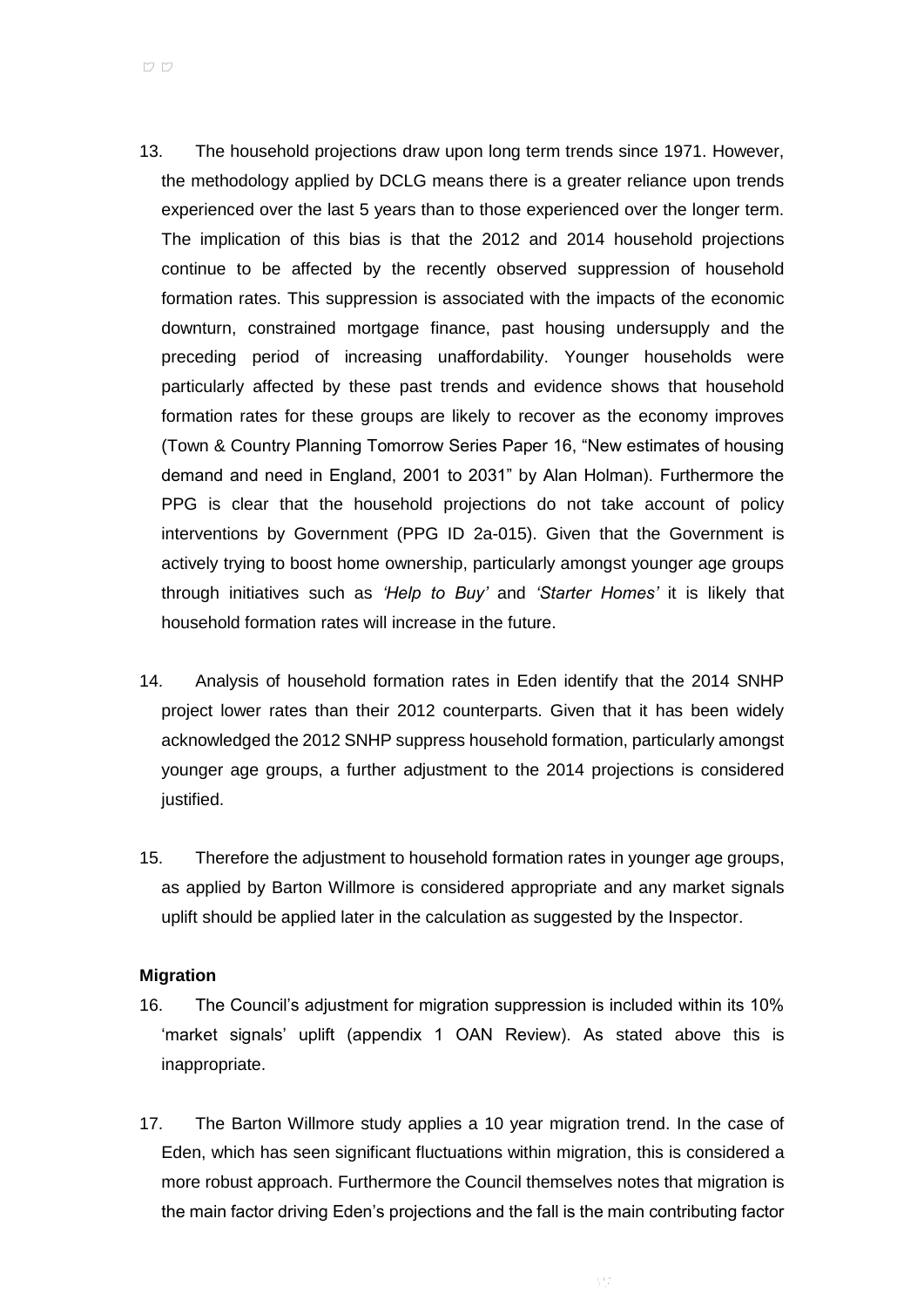to the reduced projections (2015 SHMA, paragraphs 4.8 and 4.34; examination ref: EB030). It is therefore difficult to understand why the Council did not provide greater consideration to applying long-term trends.

18. The ten year migration trend applied by Barton Willmore includes both peaks and troughs in the market and as such is likely to smooth over some of the volatility experienced within the migration trends within Eden. It is also notable that neighbouring Carlisle, who have recently received a sound verdict upon their plan from their Inspector, did see fit to consider longer-term migration trends and the impact of a restricted housing supply (Carlisle Strategic Housing Market Assessment Update, 2014).

# **Economic Signals**

- 19. The HBF agrees that determining likely economic growth over the plan period is difficult, however both the NPPF and PPG require economic and housing strategies to be aligned. The PPG requires plan makers to make an assessment of the likely change in job numbers based on past trends and/or economic forecasts, having regard to the growth of the working age population in the housing market area.
- 20. Whilst the methodologies of identifying the jobs growth between Barton Willmore and the Council varied the HBF note that the Inspector indicated that the job growth figures provided by the Council were appropriate. The Council identified growth of between 2,293 and 2,564 jobs over the plan period, or between 127 and 142 jobs per annum. A mid-point of 135 jobs per annum was therefore proposed. The HBF accept this level of jobs growth as being appropriate. It is noted that both Barton Willmore and the Council consider an uplift to demographic-led housing need is required to support growth of 135 jobs per annum.
- 21. The point of contention between the two studies is the amount of housing required to support this level of jobs growth. The Council suggest 200dpa, whereas the Barton Willmore analysis indicates a requirement of between 277 and 289dpa.
- 22. The HBF consider the Barton Willmore analysis to be more robust than that undertaken by the Council. Barton Willmore utilise a POPGROUP methodology to derive its forecast. This is criticised by the Council, as set out within our previous statements upon this issue the POPGROUP model is widely recognised as a robust tool to model housing need. It has been successfully used in numerous local plan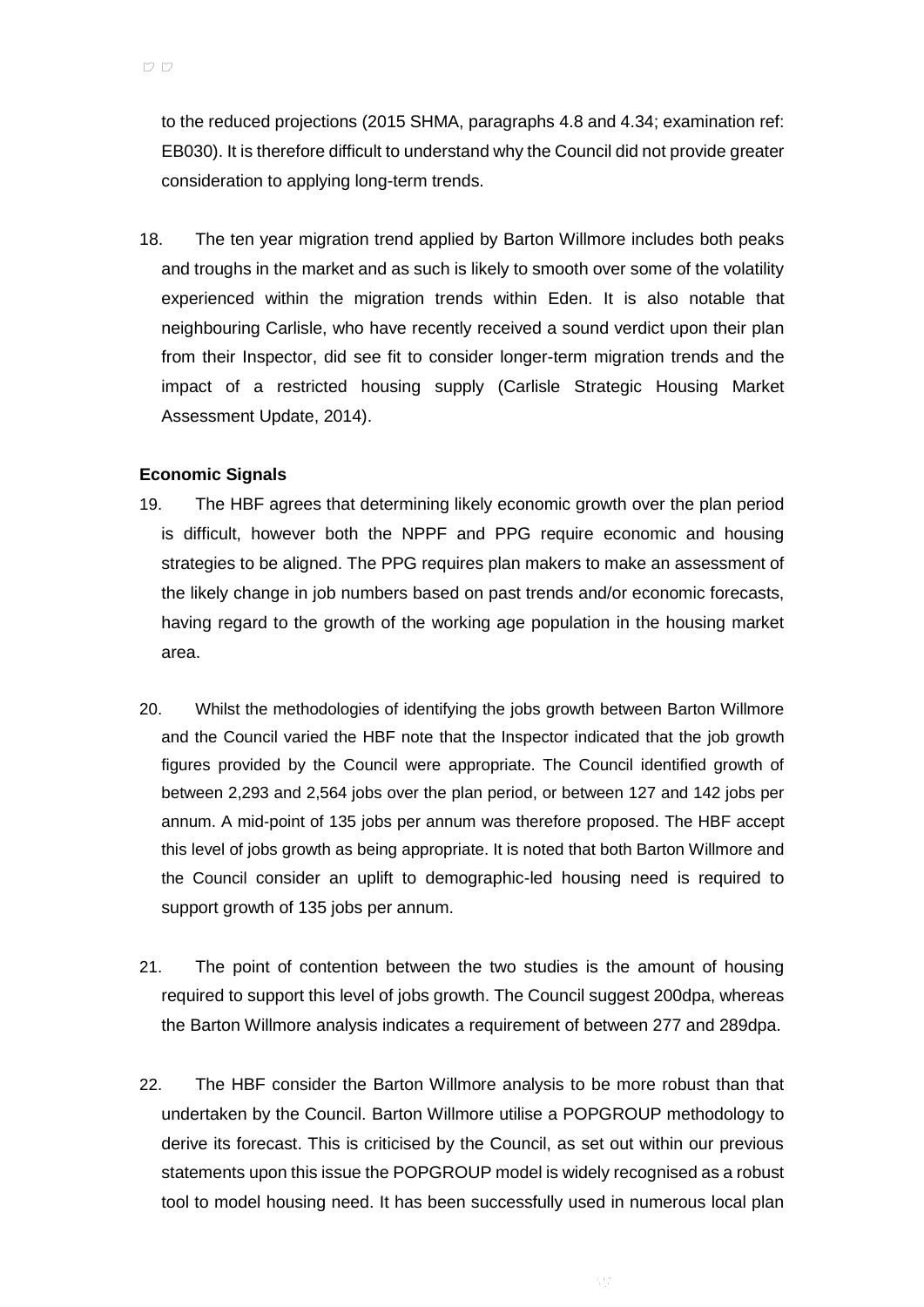assessments across the country, including neighbouring Carlisle and Cumbria County Council.

- 23. The Barton Willmore study makes adjustments for Economic Activity Rates (to take account of the increase in state pension age) and unemployment, this has become standard practise and is not disputed by the HBF. The Barton Willmore methodology is therefore considered robust and has been found sound at numerous local plan examinations.
- 24. In contrast, as discussed in our previous correspondence on this matter, the Council's methodology has not been tested and relies upon significant assumptions. The Council itself admits its methodology has significant limitations and flaws, is not entirely robust and is only indicative (SHMA, paragraphs 4.100 and 4.101). On balance and given the evidence before the examination the HBF consider the Council's evidence upon OAN to be flawed and as such unsound.

### **Market Signals**

- 25. The HBF remain of the opinion that a market signals uplift is justified. Our reasoning is described within paragraphs 22 to 25 of our response to the submission version of the plan and paragraphs 26 and 27 of our examination hearing statement. Furthermore it should be noted that affordability within Eden continues to get significantly worse. The most recent data from the Government suggests that the ratio of lower quartile house prices to income has increased from 6.59 in 2013 to 8.39 in 2015 (CLG Live Table 576). This is significantly above the average for England, 7.02 in 2015. Whilst the Council applies a 10% uplift, at the wrong point in the calculations, the significance of the market signals could be taken to suggest a much higher uplift of 20 to 25% could be warranted.
- 26. In terms of the point of application of the market signals uplift this is discussed earlier within this response (paragraphs 8 to 12).

# **Conclusion**

27. In conclusion, due to the reasons stated above, the HBF considers the Barton Willmore assessment of OAN to be more robust and consistent with other recognised and sound methodologies both regionally and nationally. To meet the employment aspirations of the Council, for 135 jobs per annum a housing requirement of 277-289 net additional dwellings per annum would be required,